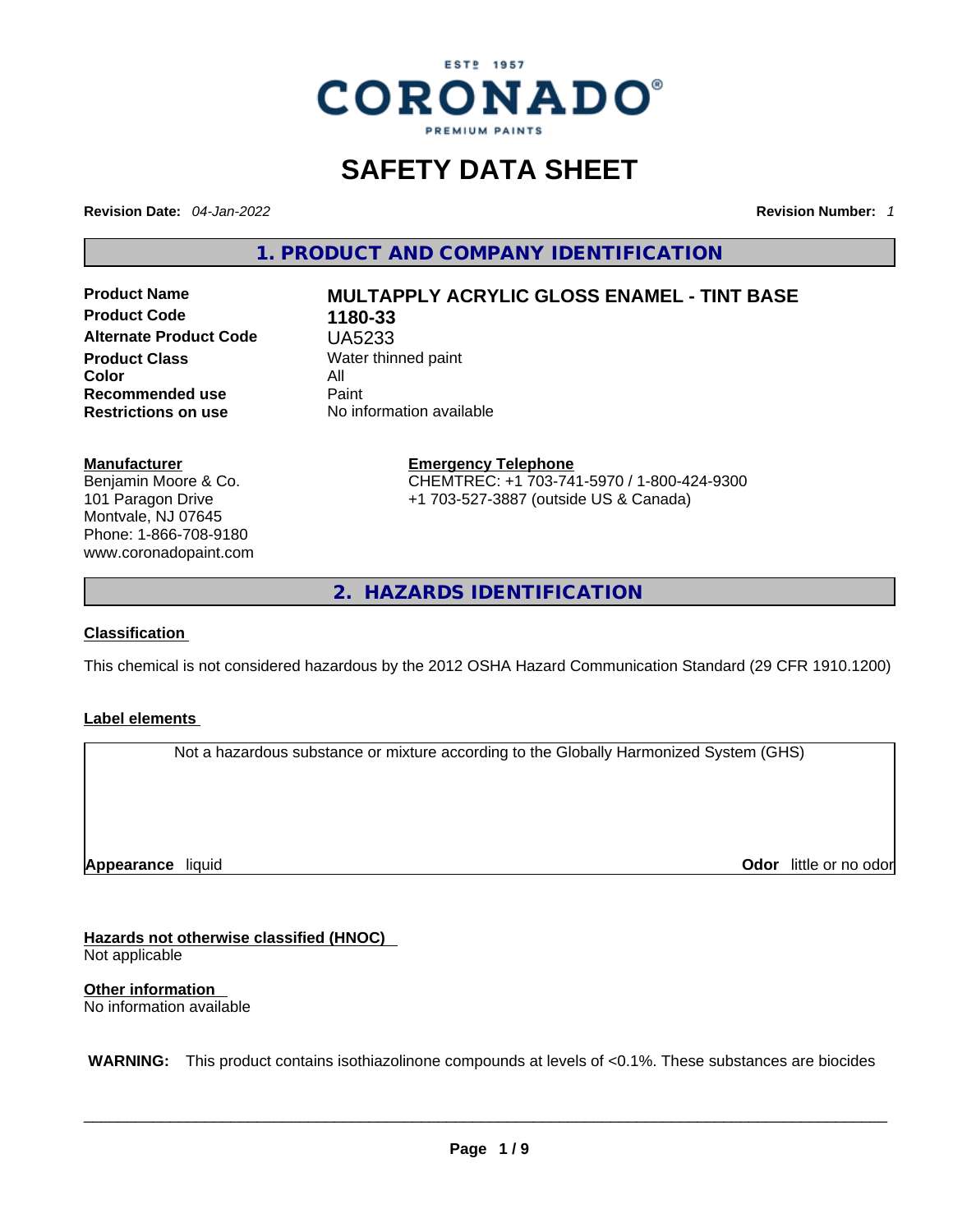commonly found in most paints and a variety of personal care products as a preservative. Certain individuals may be sensitive or allergic to these substances, even at low levels.

# **3. COMPOSITION INFORMATION ON COMPONENTS**

| <b>Chemical name</b>                      | CAS No.    | Weight-%  |
|-------------------------------------------|------------|-----------|
| Titanium dioxide                          | 13463-67-7 | $15 - 20$ |
| Propanoic acid, 2-methyl-, monoester with | 25265-77-4 | 1 - 5     |
| 2,2,4-trimethyl-1,3-pentanediol           |            |           |
| Diethylene glycol monoethyl ether         | 111-90-0   | - 5       |

|                                                  | 4. FIRST AID MEASURES                                                                                    |
|--------------------------------------------------|----------------------------------------------------------------------------------------------------------|
| <b>General Advice</b>                            | No hazards which require special first aid measures.                                                     |
| <b>Eye Contact</b>                               | Rinse thoroughly with plenty of water for at least 15 minutes and consult a<br>physician.                |
| <b>Skin Contact</b>                              | Wash off immediately with soap and plenty of water while removing all<br>contaminated clothes and shoes. |
| <b>Inhalation</b>                                | Move to fresh air. If symptoms persist, call a physician.                                                |
| Ingestion                                        | Clean mouth with water and afterwards drink plenty of water. Consult a physician<br>if necessary.        |
| <b>Most Important</b><br><b>Symptoms/Effects</b> | None known.                                                                                              |
| <b>Notes To Physician</b>                        | Treat symptomatically.                                                                                   |
|                                                  |                                                                                                          |

**5. FIRE-FIGHTING MEASURES** 

| Use extinguishing measures that are appropriate to local<br>circumstances and the surrounding environment.                                                                                            |
|-------------------------------------------------------------------------------------------------------------------------------------------------------------------------------------------------------|
| Protective equipment and precautions for firefighters<br>As in any fire, wear self-contained breathing apparatus<br>pressure-demand, MSHA/NIOSH (approved or equivalent)<br>and full protective gear. |
| Closed containers may rupture if exposed to fire or<br>extreme heat.                                                                                                                                  |
| No.                                                                                                                                                                                                   |
| No.                                                                                                                                                                                                   |
| Not applicable<br>Not applicable<br>Not applicable                                                                                                                                                    |
|                                                                                                                                                                                                       |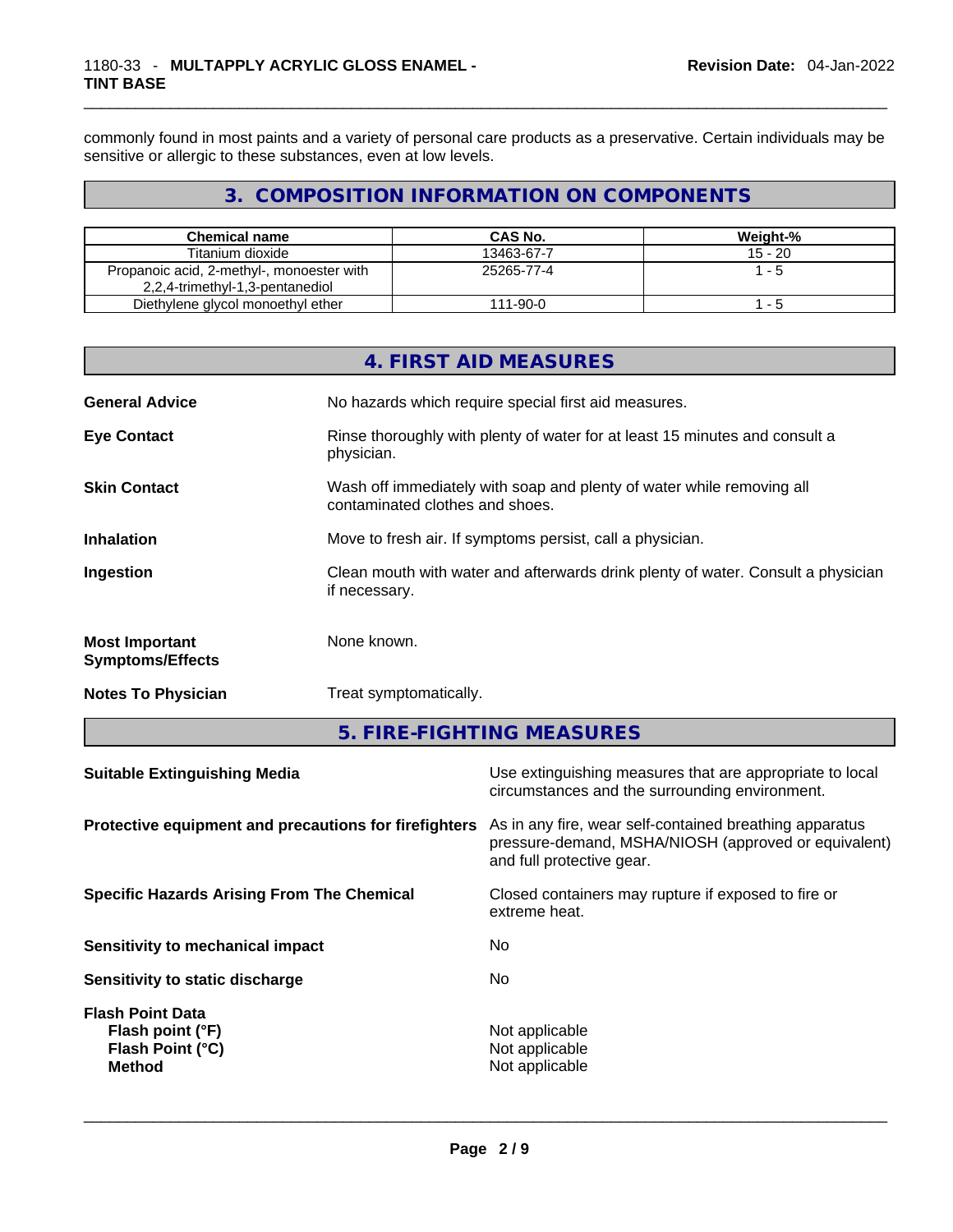#### **Flammability Limits In Air**

**Lower flammability limit:** Not applicable **Upper flammability limit:** Not applicable

**NFPA Health:** 1 **Flammability:** 0 **Instability:** 0 **Special:** Not Applicable

#### **NFPA Legend**

- 0 Not Hazardous
- 1 Slightly
- 2 Moderate
- 3 High
- 4 Severe

*The ratings assigned are only suggested ratings, the contractor/employer has ultimate responsibilities for NFPA ratings where this system is used.* 

*Additional information regarding the NFPA rating system is available from the National Fire Protection Agency (NFPA) at www.nfpa.org.* 

# **6. ACCIDENTAL RELEASE MEASURES**

| <b>Personal Precautions</b>      | Avoid contact with skin, eyes and clothing. Ensure adequate ventilation.                                                                                                         |
|----------------------------------|----------------------------------------------------------------------------------------------------------------------------------------------------------------------------------|
| <b>Other Information</b>         | Prevent further leakage or spillage if safe to do so.                                                                                                                            |
| <b>Environmental precautions</b> | See Section 12 for additional Ecological Information.                                                                                                                            |
| <b>Methods for Cleaning Up</b>   | Soak up with inert absorbent material. Sweep up and shovel into suitable<br>containers for disposal.                                                                             |
|                                  | 7. HANDLING AND STORAGE                                                                                                                                                          |
|                                  |                                                                                                                                                                                  |
| Handling                         | Avoid contact with skin, eyes and clothing. Avoid breathing vapors, spray mists or<br>sanding dust. In case of insufficient ventilation, wear suitable respiratory<br>equipment. |
| <b>Storage</b>                   | Keep container tightly closed. Keep out of the reach of children.                                                                                                                |

**8. EXPOSURE CONTROLS/PERSONAL PROTECTION** 

#### **Exposure Limits**

| <b>Chemical name</b> | <b>ACGIH TLV</b><br>. . | <b>DEI</b><br>$\sim$ $\sim$ $\sim$<br>ת ו<br><u>эп, </u><br>-- |
|----------------------|-------------------------|----------------------------------------------------------------|
| dioxide<br>⊣tanıum   | ™∆<br>na/m<br>. .       | T111<br>ma/m<br>.<br>ں ا<br><b>v</b> v                         |

#### **Legend**

ACGIH - American Conference of Governmental Industrial Hygienists Exposure Limits OSHA - Occupational Safety & Health Administration Exposure Limits N/E - Not Established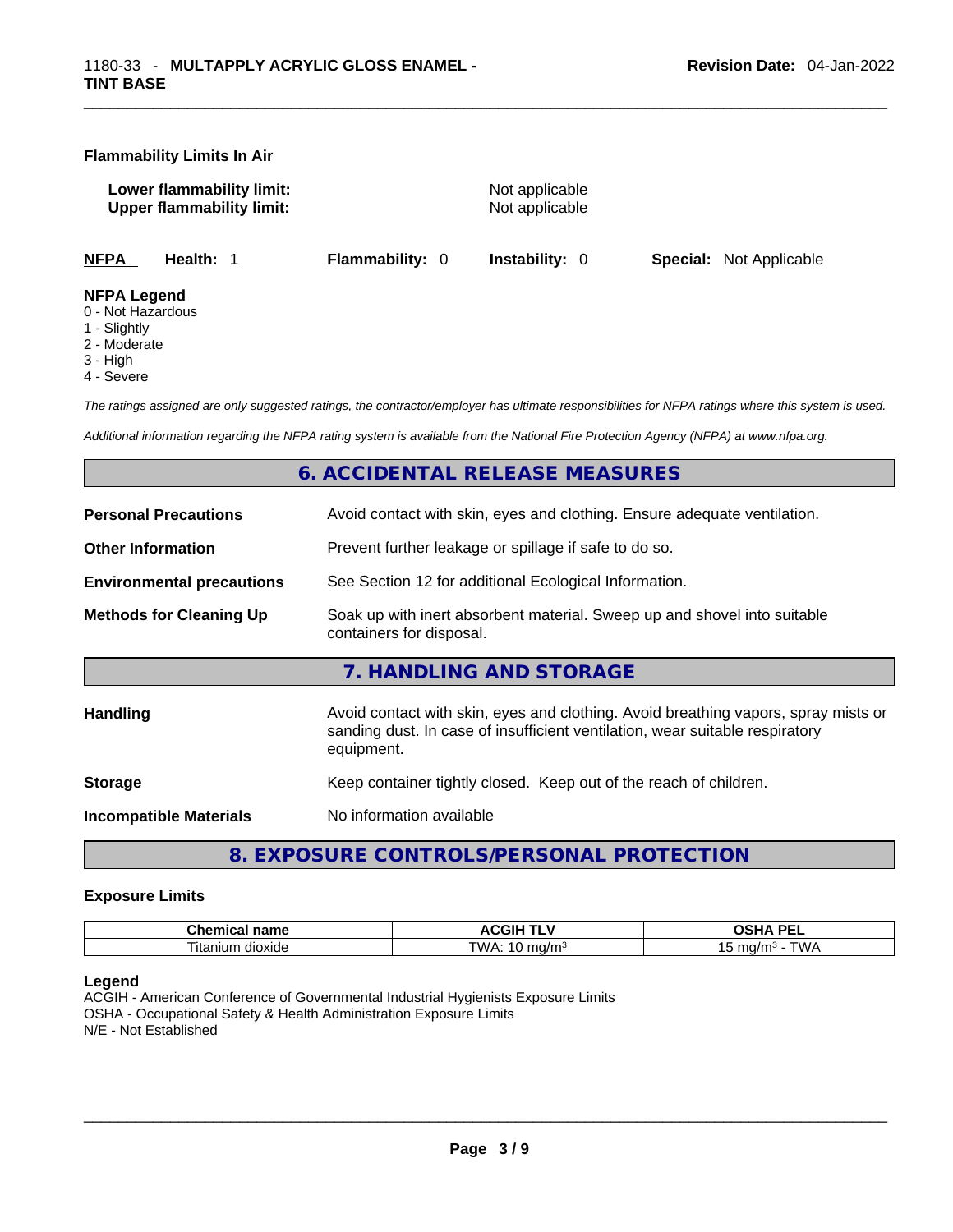| <b>Engineering Measures</b>          | Ensure adequate ventilation, especially in confined areas.                                                                          |
|--------------------------------------|-------------------------------------------------------------------------------------------------------------------------------------|
| <b>Personal Protective Equipment</b> |                                                                                                                                     |
| <b>Eye/Face Protection</b>           | Safety glasses with side-shields.                                                                                                   |
| <b>Skin Protection</b>               | Protective gloves and impervious clothing.                                                                                          |
| <b>Respiratory Protection</b>        | In case of insufficient ventilation wear suitable respiratory equipment.                                                            |
| <b>Hygiene Measures</b>              | Avoid contact with skin, eyes and clothing. Remove and wash contaminated<br>clothing before re-use. Wash thoroughly after handling. |

# **9. PHYSICAL AND CHEMICAL PROPERTIES**

**Appearance** liquid **Odor Odor Odor Odor Odor** *little or no odor little or no odor* **Odor Threshold**<br> **Density (Ibs/gal)**<br> **Density (Ibs/gal)**<br> **No information available**<br>  $9.8 - 10.0$ **Density (Ibs/gal)** 9.8 - 10.0<br> **Specific Gravity** 1.17 - 1.20 **Specific Gravity pH pH No** information available **Viscosity (cps) Viscosity (cps) No information available Solubility(ies)** No information available **Water solubility Water solubility Water solubility No information available Evaporation Rate No information available No information available Vapor pressure No information available No information available Vapor density No information available No information available Wt. % Solids** 45 - 55 **Vol. % Solids** 35 - 45 **Wt. % Volatiles** 45 - 55 **Vol. % Volatiles VOC Regulatory Limit (g/L)** < 100 **Boiling Point (°F)** 212 **Boiling Point (°C)** 100<br> **Preezing point (°F)** 32 **Freezing point (°F) Freezing Point (°C)** 0 **Flash point (°F)** Not applicable **Flash Point (°C)** Not applicable **Method** Not applicable **Flammability (solid, gas)**<br> **Upper flammability limit:**<br>
Upper flammability limit:<br>  $\begin{array}{ccc}\n\bullet & \bullet & \bullet \\
\bullet & \bullet & \bullet\n\end{array}$ **Upper flammability limit:**<br> **Lower flammability limit:**<br>
Not applicable<br>
Not applicable **Lower flammability limit:**<br> **Autoignition Temperature (°F)** Not applicable havailable **Autoignition Temperature (°F) Autoignition Temperature (°C)** No information available **Decomposition Temperature (°F)** No information available **Decomposition Temperature (°C)** No information available **Partition coefficient Contract Contract Contract Contract Contract Contract Contract Contract Contract Contract Contract Contract Contract Contract Contract Contract Contract Contract Contract Contract Contract Contract** 

# **10. STABILITY AND REACTIVITY**

**Conditions to avoid**<br> **Conditions to** avoid<br> **Example 2 Example 2 Conditions to avoid Prevent from freezing.** 

**Reactivity Not Applicable Not Applicable** 

**Chemical Stability Chemical Stability** Stable under normal conditions.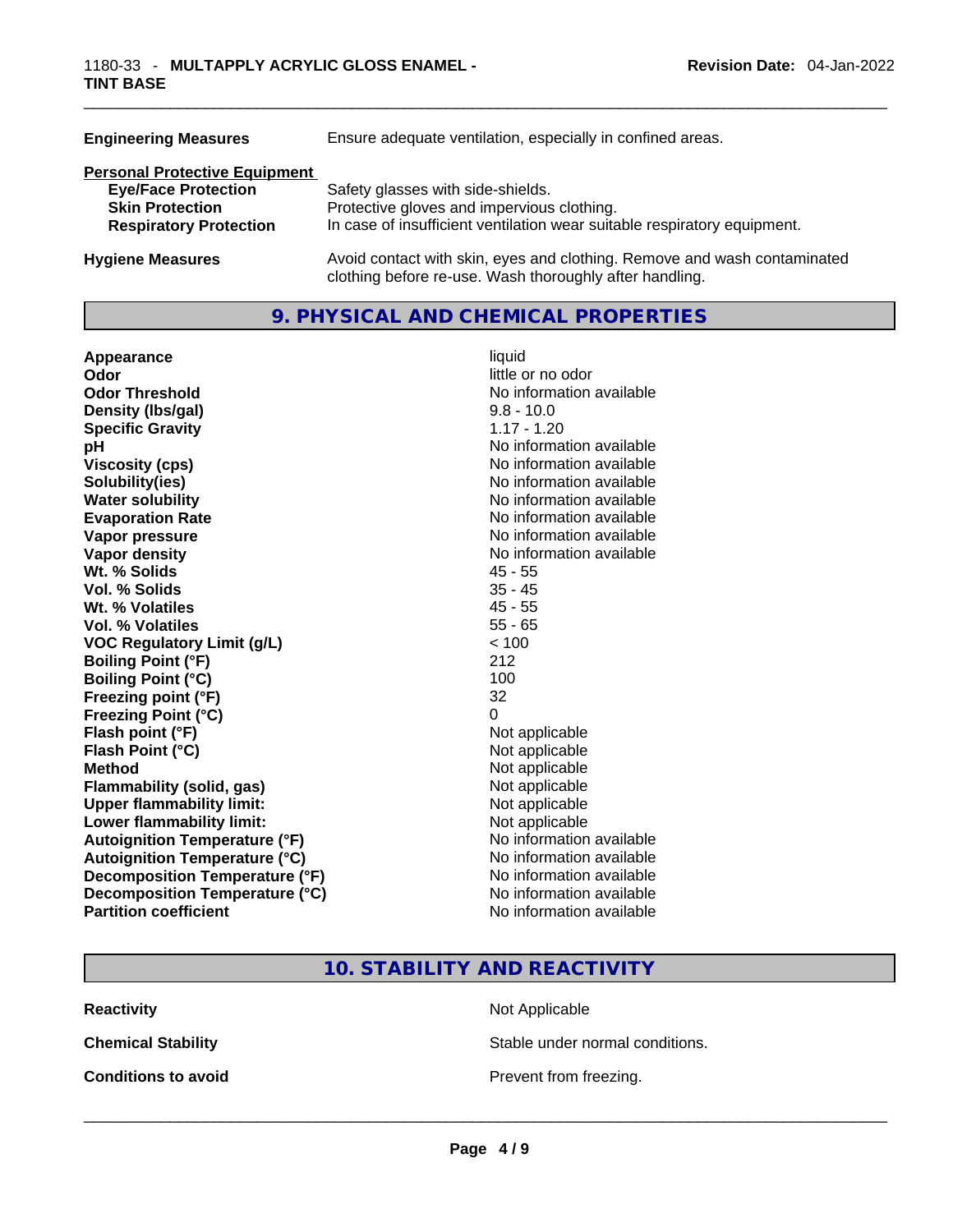| <b>Incompatible Materials</b>                       | No materials to be especially mentioned.                                                                    |
|-----------------------------------------------------|-------------------------------------------------------------------------------------------------------------|
| <b>Hazardous Decomposition Products</b>             | None under normal use.                                                                                      |
| <b>Possibility of hazardous reactions</b>           | None under normal conditions of use.                                                                        |
|                                                     | 11. TOXICOLOGICAL INFORMATION                                                                               |
| <b>Product Information</b>                          |                                                                                                             |
| Information on likely routes of exposure            |                                                                                                             |
| <b>Principal Routes of Exposure</b>                 | Eye contact, skin contact and inhalation.                                                                   |
| <b>Acute Toxicity</b>                               |                                                                                                             |
| <b>Product Information</b>                          | No information available                                                                                    |
|                                                     | Symptoms related to the physical, chemical and toxicological characteristics                                |
| <b>Symptoms</b>                                     | No information available                                                                                    |
|                                                     | Delayed and immediate effects as well as chronic effects from short and long-term exposure                  |
| Eye contact                                         | May cause slight irritation.                                                                                |
| <b>Skin contact</b>                                 | Substance may cause slight skin irritation. Prolonged or repeated contact may dry                           |
|                                                     | skin and cause irritation.                                                                                  |
| <b>Inhalation</b>                                   | May cause irritation of respiratory tract.                                                                  |
| Ingestion                                           | Ingestion may cause gastrointestinal irritation, nausea, vomiting and diarrhea.<br>No information available |
| <b>Sensitization</b><br><b>Neurological Effects</b> | No information available.                                                                                   |
| <b>Mutagenic Effects</b>                            | No information available.                                                                                   |
| <b>Reproductive Effects</b>                         | No information available.                                                                                   |
| <b>Developmental Effects</b>                        | No information available.                                                                                   |
| <b>Target organ effects</b>                         | No information available.                                                                                   |
| <b>STOT - single exposure</b>                       | No information available.                                                                                   |
| <b>STOT - repeated exposure</b>                     | No information available.                                                                                   |
| Other adverse effects                               | No information available.                                                                                   |
| <b>Aspiration Hazard</b>                            | No information available                                                                                    |
| <b>Numerical measures of toxicity</b>               |                                                                                                             |

**The following values are calculated based on chapter 3.1 of the GHS document**

| <b>ATEmix (oral)</b>                 | 43322 mg/kg |
|--------------------------------------|-------------|
| <b>ATEmix (inhalation-dust/mist)</b> | 350.4 mg/L  |

# **Component Information**

| Chemical name                                | Oral LD50             | Dermal LD50         | Inhalation LC50 |
|----------------------------------------------|-----------------------|---------------------|-----------------|
| Titanium dioxide<br>13463-67-7               | $> 10000$ mg/kg (Rat) |                     |                 |
| Propanoic acid, 2-methyl-,<br>monoester with | $=$ 3200 mg/kg (Rat)  | > 15200 mg/kg (Rat) |                 |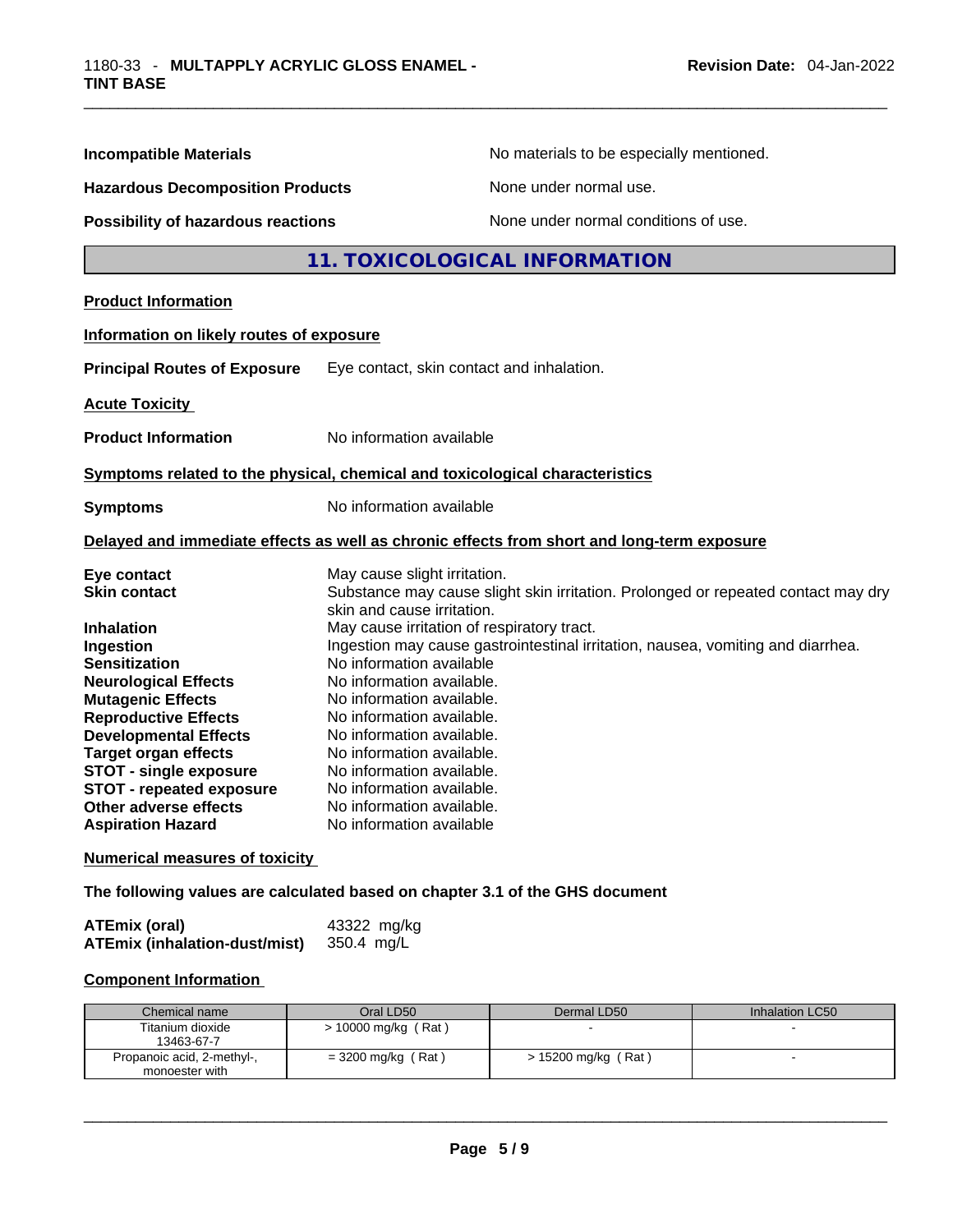| 2,2,4-trimethyl-1,3-pentanediol   |                       |                                      |                                      |
|-----------------------------------|-----------------------|--------------------------------------|--------------------------------------|
| 25265-77-4                        |                       |                                      |                                      |
| Diethylene glycol monoethyl ether | $= 10502$ mg/kg (Rat) | = 9143 mg/kg (Rabbit) = 4200         | $>$ 5240 mg/m <sup>3</sup> (Rat) 4 h |
| 111-90-0                          |                       | (Rat)<br>(Rabbit) = 6 mL/kg<br>µL/kg |                                      |

#### **Chronic Toxicity**

#### **Carcinogenicity**

*The information below indicates whether each agency has listed any ingredient as a carcinogen:.* 

| <b>Chemical name</b> | IARC                 | <b>NTP</b> | OSHA   |
|----------------------|----------------------|------------|--------|
|                      | 2B<br>Possible Human |            | ∟isted |
| Titanium<br>dioxide  | Carcinoɑen           |            |        |

• Although IARC has classified titanium dioxide as possibly carcinogenic to humans (2B), their summary concludes: "No significant exposure to titanium dioxide is thought to occur during the use of products in which titanium dioxide is bound to other materials, such as paint."

#### **Legend**

IARC - International Agency for Research on Cancer NTP - National Toxicity Program OSHA - Occupational Safety & Health Administration

**12. ECOLOGICAL INFORMATION** 

### **Ecotoxicity Effects**

The environmental impact of this product has not been fully investigated.

#### **Product Information**

#### **Acute Toxicity to Fish**

No information available

#### **Acute Toxicity to Aquatic Invertebrates**

No information available

#### **Acute Toxicity to Aquatic Plants**

No information available

#### **Persistence / Degradability**

No information available.

#### **Bioaccumulation**

There is no data for this product.

#### **Mobility in Environmental Media**

No information available.

#### **Ozone**

No information available

#### **Component Information**

#### **Acute Toxicity to Fish**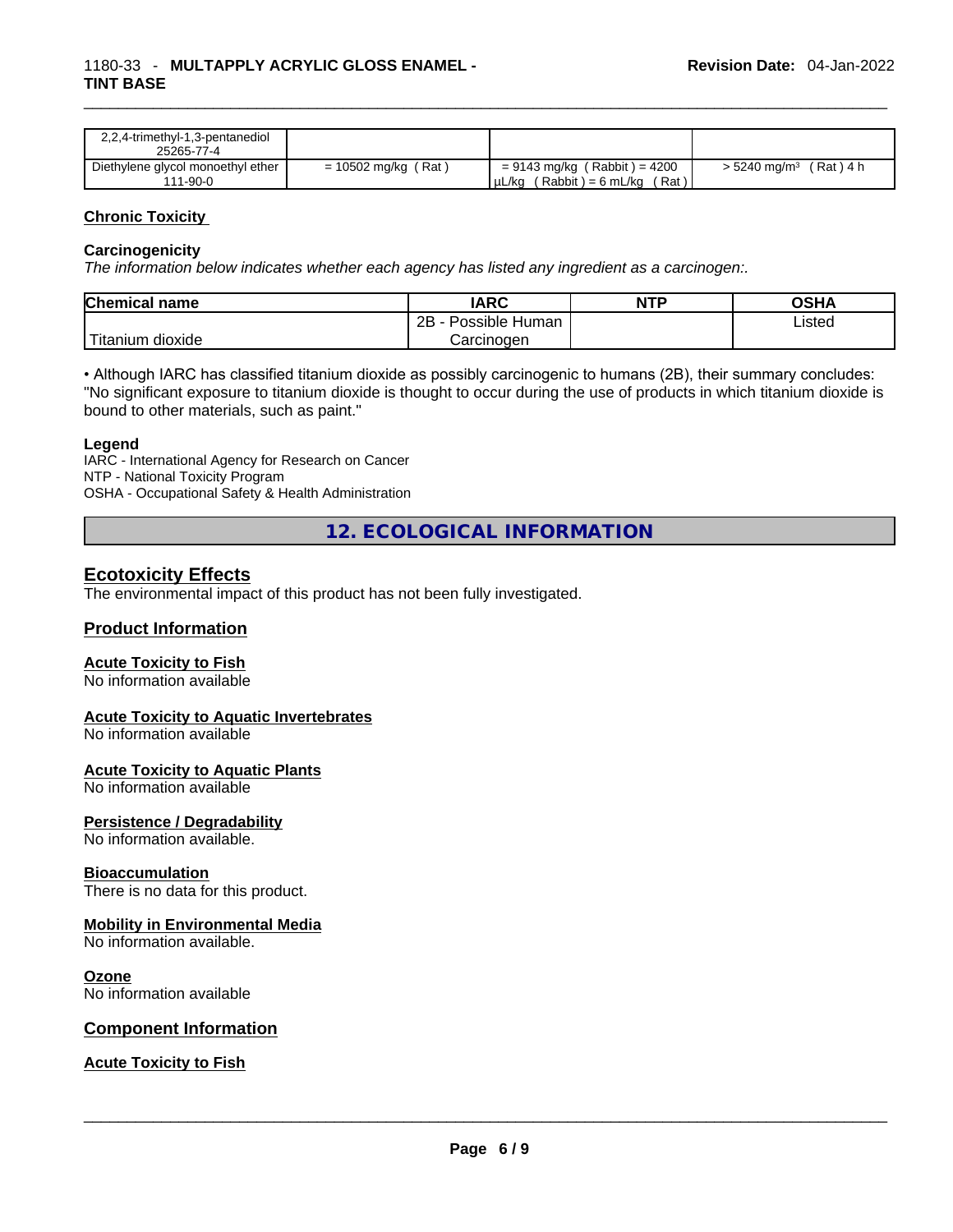#### Titanium dioxide

 $LC50:$  > 1000 mg/L (Fathead Minnow - 96 hr.)

#### **Acute Toxicity to Aquatic Invertebrates**

No information available

#### **Acute Toxicity to Aquatic Plants**

No information available

|                              | 13. DISPOSAL CONSIDERATIONS                                                                                                                                                                                               |
|------------------------------|---------------------------------------------------------------------------------------------------------------------------------------------------------------------------------------------------------------------------|
| <b>Waste Disposal Method</b> | Dispose of in accordance with federal, state, and local regulations. Local<br>requirements may vary, consult your sanitation department or state-designated<br>environmental protection agency for more disposal options. |
|                              | 14. TRANSPORT INFORMATION                                                                                                                                                                                                 |
| <b>DOT</b>                   | Not regulated                                                                                                                                                                                                             |
| <b>ICAO/IATA</b>             | Not regulated                                                                                                                                                                                                             |
| <b>IMDG / IMO</b>            | Not regulated                                                                                                                                                                                                             |
|                              | <b>15. REGULATORY INFORMATION</b>                                                                                                                                                                                         |

# **International Inventories**

| <b>TSCA: United States</b> | Yes - All components are listed or exempt. |
|----------------------------|--------------------------------------------|
| <b>DSL: Canada</b>         | Yes - All components are listed or exempt. |

# **Federal Regulations**

#### **SARA 311/312 hazardous categorization**

| Acute health hazard               | No |
|-----------------------------------|----|
| Chronic Health Hazard             | No |
| Fire hazard                       | Nο |
| Sudden release of pressure hazard | Nο |
| Reactive Hazard                   | N∩ |

#### **SARA 313**

Section 313 of Title III of the Superfund Amendments and Reauthorization Act of 1986 (SARA). This product contains a chemical or chemicals which are subject to the reporting requirements of the Act and Title 40 of the Code of Federal Regulations, Part 372:

| <b>Chemical name</b> | <b>CAS No.</b> | Weight-% | <b>CERCLA/SARA 313</b><br>(de minimis concentration) |
|----------------------|----------------|----------|------------------------------------------------------|
|                      |                |          |                                                      |
|                      |                |          |                                                      |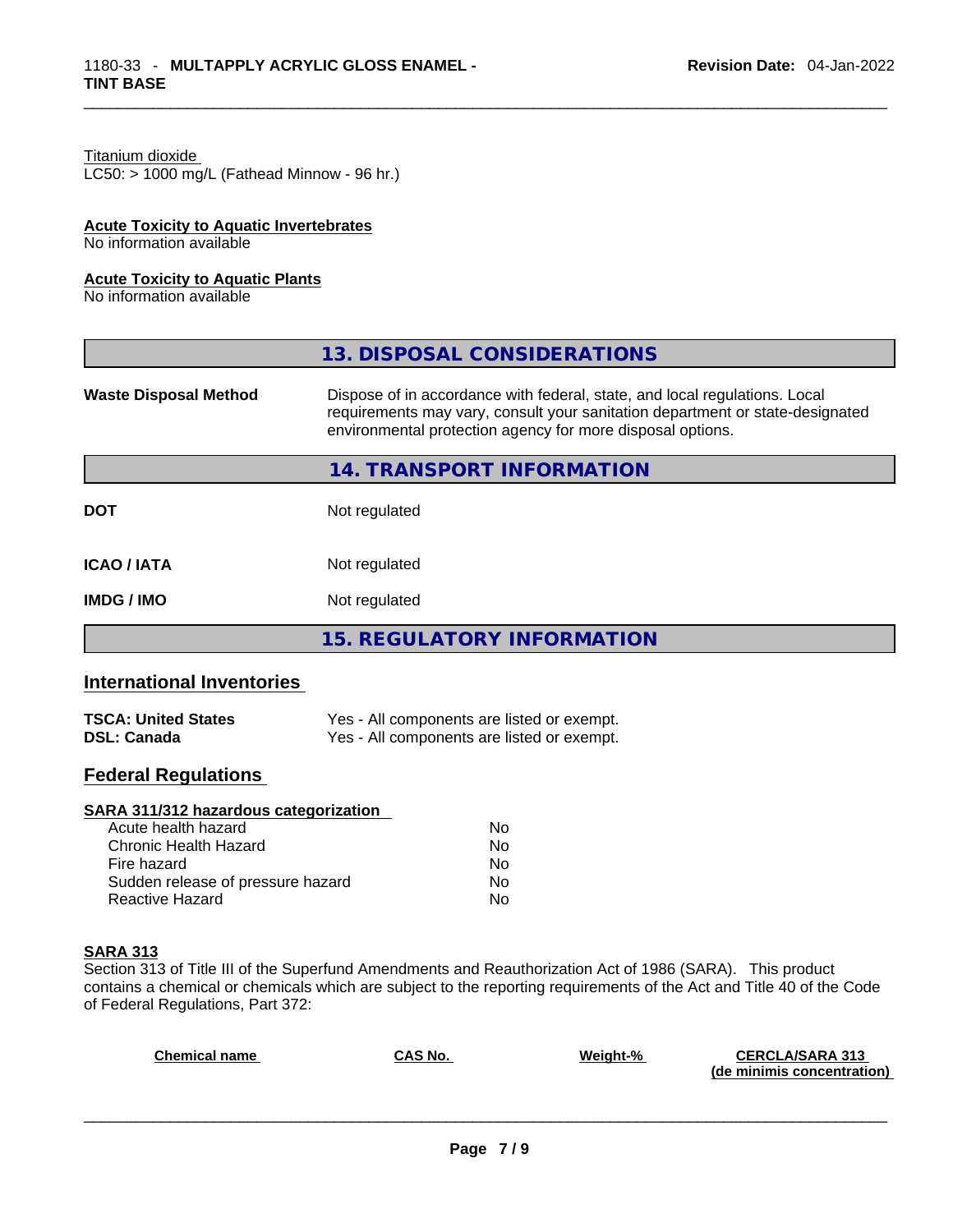| Diethylene glycol monoethyl ether                                                                                       | $111 - 90 - 0$ | $1 - 5$ | 1.0 |
|-------------------------------------------------------------------------------------------------------------------------|----------------|---------|-----|
| Clean Air Act, Section 112 Hazardous Air Pollutants (HAPs) (see 40 CFR 61)<br>This product contains the following HAPs: |                |         |     |

| <b>Chemical name</b>              | CAS No.  | Weight-% | <b>Hazardous Air Pollutant</b> |
|-----------------------------------|----------|----------|--------------------------------|
|                                   |          |          | (HAP)                          |
| Diethylene glycol monoethyl ether | 111-90-0 |          | ∟isted                         |

# **US State Regulations**

#### **California Proposition 65**

 $\triangle$ b WARNING: This product can expose you to chemicals including Titanium dioxide, which are known to the State of California to cause cancer, and Ethylene glycol monomethyl ether, which are known to the State of California to cause birth defects or other reproductive harm. For more information go to www.P65Warnings.ca.gov.

#### **State Right-to-Know**

| <b>Chemical</b><br>name           | ำ≏husetts | New<br><b>Jersev</b> | Pennsylvania |
|-----------------------------------|-----------|----------------------|--------------|
| . dioxide<br>' itanium            |           |                      |              |
| Diethylene glycol monoethyl ether |           |                      |              |

#### **Legend**

X - Listed

| HMIS -              | Health: 1                                          | <b>Flammability: 0</b>                                                     | <b>Reactivity: 0</b> | $PPE: -$                                                                                                                                                                                                                                                                                                                                                                 |  |
|---------------------|----------------------------------------------------|----------------------------------------------------------------------------|----------------------|--------------------------------------------------------------------------------------------------------------------------------------------------------------------------------------------------------------------------------------------------------------------------------------------------------------------------------------------------------------------------|--|
| <b>HMIS Legend</b>  |                                                    |                                                                            |                      |                                                                                                                                                                                                                                                                                                                                                                          |  |
| 0 - Minimal Hazard  |                                                    |                                                                            |                      |                                                                                                                                                                                                                                                                                                                                                                          |  |
| 1 - Slight Hazard   |                                                    |                                                                            |                      |                                                                                                                                                                                                                                                                                                                                                                          |  |
| 2 - Moderate Hazard |                                                    |                                                                            |                      |                                                                                                                                                                                                                                                                                                                                                                          |  |
| 3 - Serious Hazard  |                                                    |                                                                            |                      |                                                                                                                                                                                                                                                                                                                                                                          |  |
| 4 - Severe Hazard   |                                                    |                                                                            |                      |                                                                                                                                                                                                                                                                                                                                                                          |  |
| * - Chronic Hazard  |                                                    |                                                                            |                      |                                                                                                                                                                                                                                                                                                                                                                          |  |
|                     |                                                    | X - Consult your supervisor or S.O.P. for "Special" handling instructions. |                      |                                                                                                                                                                                                                                                                                                                                                                          |  |
|                     | present under the actual normal conditions of use. |                                                                            |                      | Note: The PPE rating has intentionally been left blank. Choose appropriate PPE that will protect employees from the hazards the material will                                                                                                                                                                                                                            |  |
|                     |                                                    |                                                                            |                      | $\bigcap \ldots \cup \{1,1\} \bigcap \bigcap \ldots \cup \{1,1\}$ , and $\bigcap \ldots \cup \{1,1\}$ , $\bigcap \ldots \cup \{1,1\}$ , $\bigcap \ldots \cup \{1,1\}$ , and $\bigcap \ldots \cup \{1,1\}$ , $\bigcap \ldots \cup \{1,1\}$ , $\bigcap \ldots \cup \{1,1\}$ , $\bigcap \ldots \cup \{1,1\}$ , $\bigcap \ldots \cup \{1,1\}$ , $\bigcap \ldots \cup \{1,1\$ |  |

*Caution: HMISÒ ratings are based on a 0-4 rating scale, with 0 representing minimal hazards or risks, and 4 representing significant hazards or risks. Although HMISÒ ratings are not required on MSDSs under 29 CFR 1910.1200, the preparer, has chosen to provide them. HMISÒ ratings are to be used only in conjunction with a fully implemented HMISÒ program by workers who have received appropriate HMISÒ training. HMISÒ is a registered trade and service mark of the NPCA. HMISÒ materials may be purchased exclusively from J. J. Keller (800) 327-6868.* 

 **WARNING!** If you scrape, sand, or remove old paint, you may release lead dust. LEAD IS TOXIC. EXPOSURE